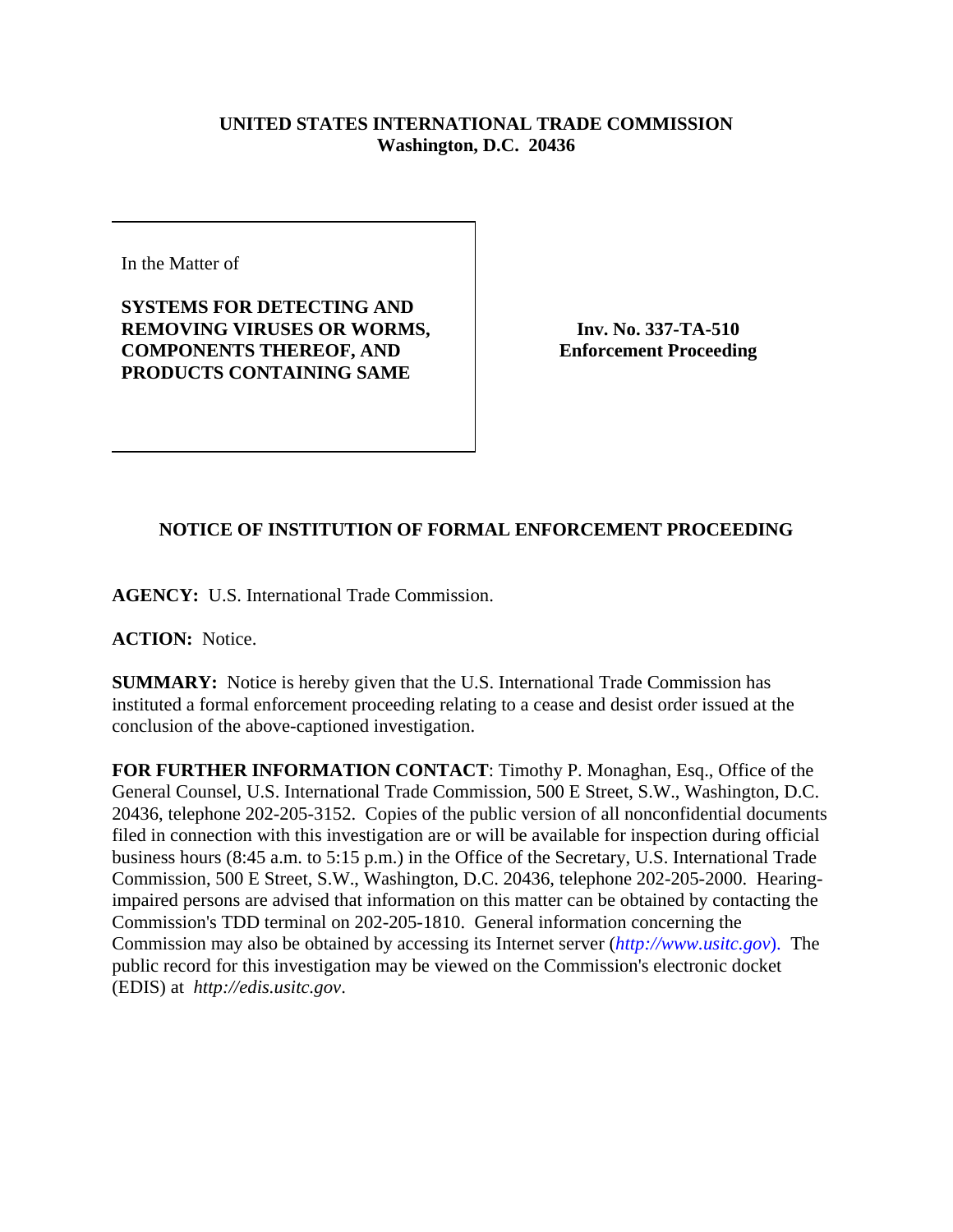**SUPPLEMENTARY INFORMATION**: This patent-based section 337 investigation was instituted by the Commission on June 3, 2004, based on a complaint filed by Trend Micro Inc. ("Trend Micro") of Cupertino, California. 69 *Fed. Reg.* 32044-45 (June 8, 2004). The complaint alleged violations of section 337 in the importation into the United States, the sale for importation into the United States, or the sale within the United States after importation of certain systems for detecting and removing viruses or worms, components thereof, and products containing same by reason of infringement of claims 1-22 of the '600 patent. The notice of investigation named Fortinet, Inc. ("Fortinet") of Sunnyvale, California as the sole respondent.

On May 9, 2005, the ALJ issued his final ID finding a violation of section 337 based on his findings that claims 4, 7, 8, and 11-15 of the '600 patent are not invalid or unenforceable, and are infringed by respondent's products. The ALJ also found that claims 1 and 3 of the '600 patent are invalid as anticipated by prior art and that a domestic industry exists. He also issued his recommended determination on remedy and bonding.

On July 8, 2005, the Commission issued a notice that it had determined not to review the ALJ's final ID on violation, thereby finding a violation of Section 337. 70 *Fed. Reg*. 40731 (July 14, 2005). The Commission also requested briefing on the issues of remedy, the public interest, and bonding. *Id.* Submissions on the issues of remedy, the public interest, and bonding were filed on July 18, 2005, by all parties. All parties filed response submissions on July 25, 2005. On August 8, 2005, the Commission terminated the investigation, and issued a limited exclusion order and a cease and desist order covering respondent's systems for detecting and removing viruses or worms, components thereof, and products containing same covered by claims 4, 7, 8, and 11-15 of the '600 patent.

On September 13, 2005, complainant Trend Micro Inc. filed a complaint for enforcement proceedings of the Commission's remedial orders. Trend Micro asserts that respondent Fortinet, and its distributors, have circumvented the cease and desist order by continuing to advertise, market, sell and offer for sale in the United States the imported infringing products and antivirus features of Fortinet's infringing software.

The Commission, having examined the complaint seeking a formal enforcement proceeding, and having found that the complaint complies with the requirements for institution of a formal enforcement proceeding contained in Commission rule 210.75, has determined to institute formal enforcement proceedings to determine whether Fortinet is in violation of the Commission's cease and desist order issued in the investigation, and what if any enforcement measures are appropriate. The following entities are named as parties to the formal enforcement proceeding: (1) complainant Trend Micro, (2) respondent Fortinet, and (3) a Commission investigative attorney to be designated by the Director, Office of Unfair Import Investigations.

The authority for the Commission's determination is contained in section 337 of the